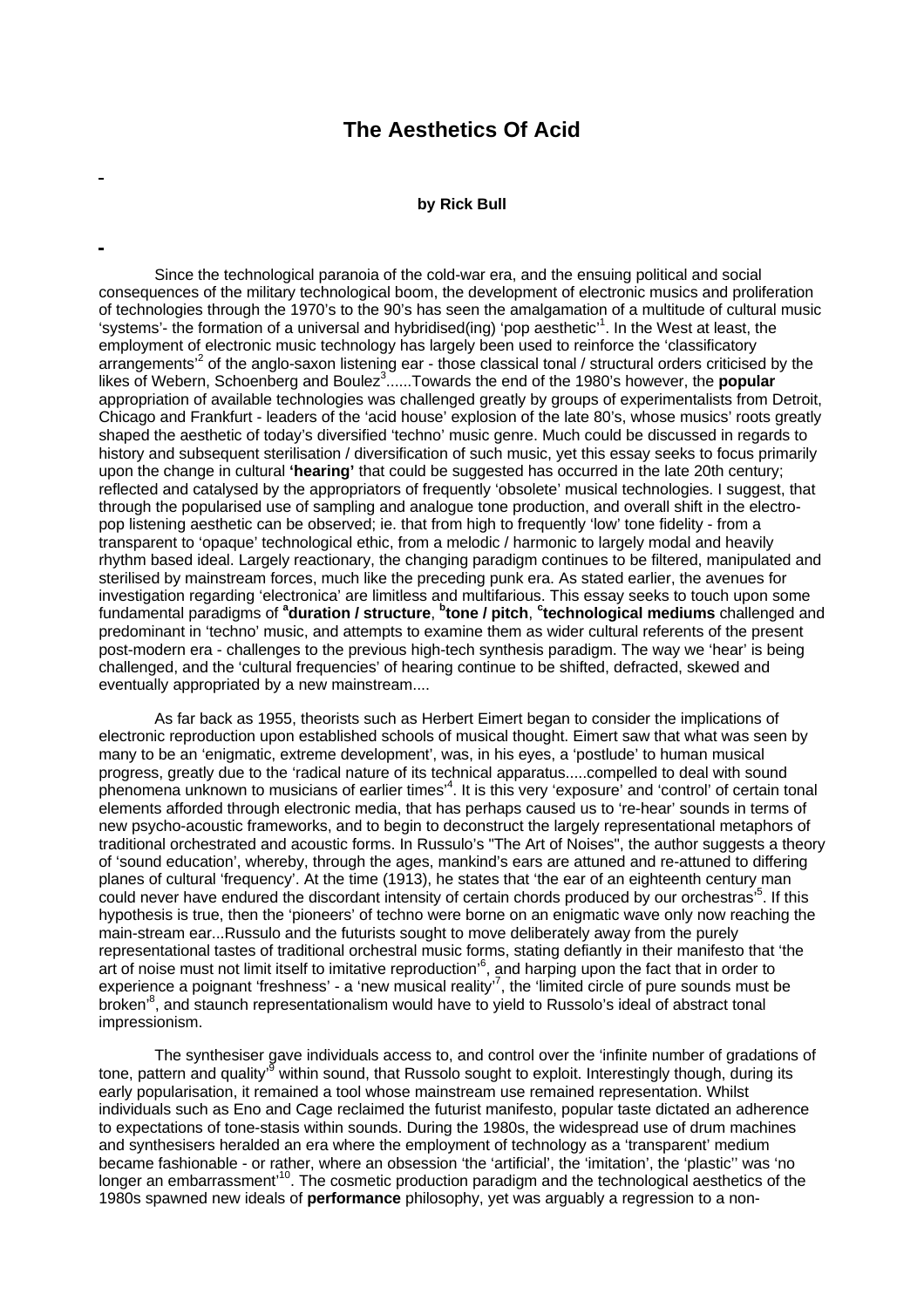progressive and culturally stagnant norm of appropriating technology for 'obvious' means.

 The Roland TB-303ä , was a small and unassuming 'synth box', released by the Roland company in the early 80's - a technology so paradoxically convoluted, that it ushered in an entirely new era of technological appropriation<sup>11</sup>. Along with a number of cheap drum machines (the '808', '909' '606' and 'TR 303'), it became the tonal basis for the minimalist electronic dance movement known as 'acid house<sup>'12</sup>, indicative of a revival in a pseudo Russolian mode of experimentation. Designed to emulate the sound of a bass guitar - complete with tone control and pitch 'slide' effect - it was the radical method in which the 303 was appropriated that further paved the way for new ways of 'hearing' the popular voice. Essentially speaking, the 303 was a small silver tone box, with an uninspiring and confusing control panel, near impossible-to-program internal sequencer, unreliable and idiosyncratic memory, and a tone colour bearing little semblance to that of any acoustic instrument. Often, hours of painstaking programming efforts would result in a single looped often random phrase, with little user control other than tempo and harmonic emphasis. Thus was born the sound of 'acid' house - minutes of synthetic rhythm-based, looped music, relying upon the 'tweaking' of tone filters for musical 'progression'<sup>13</sup>- or rather, challenging the notions of pitch modes and melodic progression all together. Interestingly, Brian Eno's earlier work, 'An Index of Metals' had made use of this idea of exploited 'timbral predominance' and repetition, noting that 'when so much in the way of melody, rhythm and harmony has been stripped away from the music, timbral subtleties loom structurally large....even the octave position of the melodic fragments can appear to change<sup>,15</sup>.

Repetition, tonal graduation, ambiguous structure and the sound of the 'machine' were all crucial, if initially accidental elements that helped form the basis of the new 'techno' aesthetic. All elements signified a rejection of the elitist production 'sound' of 'plastic culture' - perhaps a return to something more primal, where the medium was somehow more integral to the message? In 1989, Graham Massey from the post-acid group 808 State, espoused the virtues of what he saw to be this new 'organic' aesthetic - throwing about 'key words such as 'alchemy', 'getting your hands in the mud', accident"<sup>16</sup>. The new album by Australia's Itchy and Scratchy states on its sleeve notes that it is 'under-produced' - this legacy continues.....The increasing popularity today of 'trip-hop' acts such as Massive Attack (whilst not direct predecessors of the acid-house movement) reflects the publics changing ear in regards to the sounds of technology. Mish-mashes beats, record scratches, distorted sampled loops, sounds of machine artifice - all have made the crossover with relative acceptance into the popular ear. The Roland company's new line of JP synthesisers comes with additional sampled drum loops, **and** record scratch samples for those wishing to overdub some 'digitised low-fidelity'. The 'determination to transmute machine sequences and electronic sounds into organic, changeable 'soft' substances'<sup>17</sup> is rapidly being accepted.

More than a mere result of 'dance-floor' aesthetics, the repetition in 'techno' is a vital semiotic of a listening 'mind-space' removed from traditional forms. If we speak of virtual 'soundscapes' in music, then techno's is one that may have seasons and hours - yet is vast, deep, eerie, expansive and ceaseless. The word 'loop', itself suggests constancy - the capturing of a moment in time , or perhaps the inescapabitlity of the 'state of existence' itself. Many have suggested that techno is the beat of the electronic Shaman -the bringer of magic, dreams, healing etc... I suggest that this music is the music of a journey - or at least the viewing of a landscape to be journeyed. Detroit's Juan Atkin's early techno, whilst cynical in its 'cold precision and roboticism', 'dwelled on the familiar Futurist themes of transcendence through movement and immersion in the smart city, the wired megalopolis'<sup>18</sup>. The Aphex Twin - Richard James' successful mainstream electronica crossover albums are based on what he believes to be his experiences of lucid dreaming - his imaginary dreamscapes<sup>19</sup>. Techno's unrelentless and urging pulse hypnotises and pummels ever deeper. When it fades, it is only ever for a moment - and even then only in audible terms. Somehow technos repetitive beat, its uteral pulse, is the signifier of the listeners **internal** landscape. Those who 'escape' do so **inside** themself - **inside** each other. Countless flyers for rave events speak of 'immersion', 'tranquillity', 'consciousness'. The nightclub Zoom advertised in early 1995 that, '**to find your mind**, you have to lose it first'. Techno is 'felt' beat. 'The Seventh Sign' was a rave that advertised, 'what can you **feel**, but cannot **hear**?'. It seems clear that the pulse of the 'body-electric' has transcended the emotional plane and has become a cerebral and physical entity for many. Could it be that the morbid techno-fear of years past is gradually being replaced with a part-cynical, part-nostalgic return to an attitude of fascination with the promise or power of technology, to the degree of fetishisation? Sydney electronic collective Clan Analogue presents weekly performances at an inner city club - their advertising flyer reeking of a strange, almost sexual machine lust; 'immerse yourself in the synaesthesia of light and sound emitting from machines, connect to the matrix of collective energy, synchronise and oscillate to the compu-clock...'.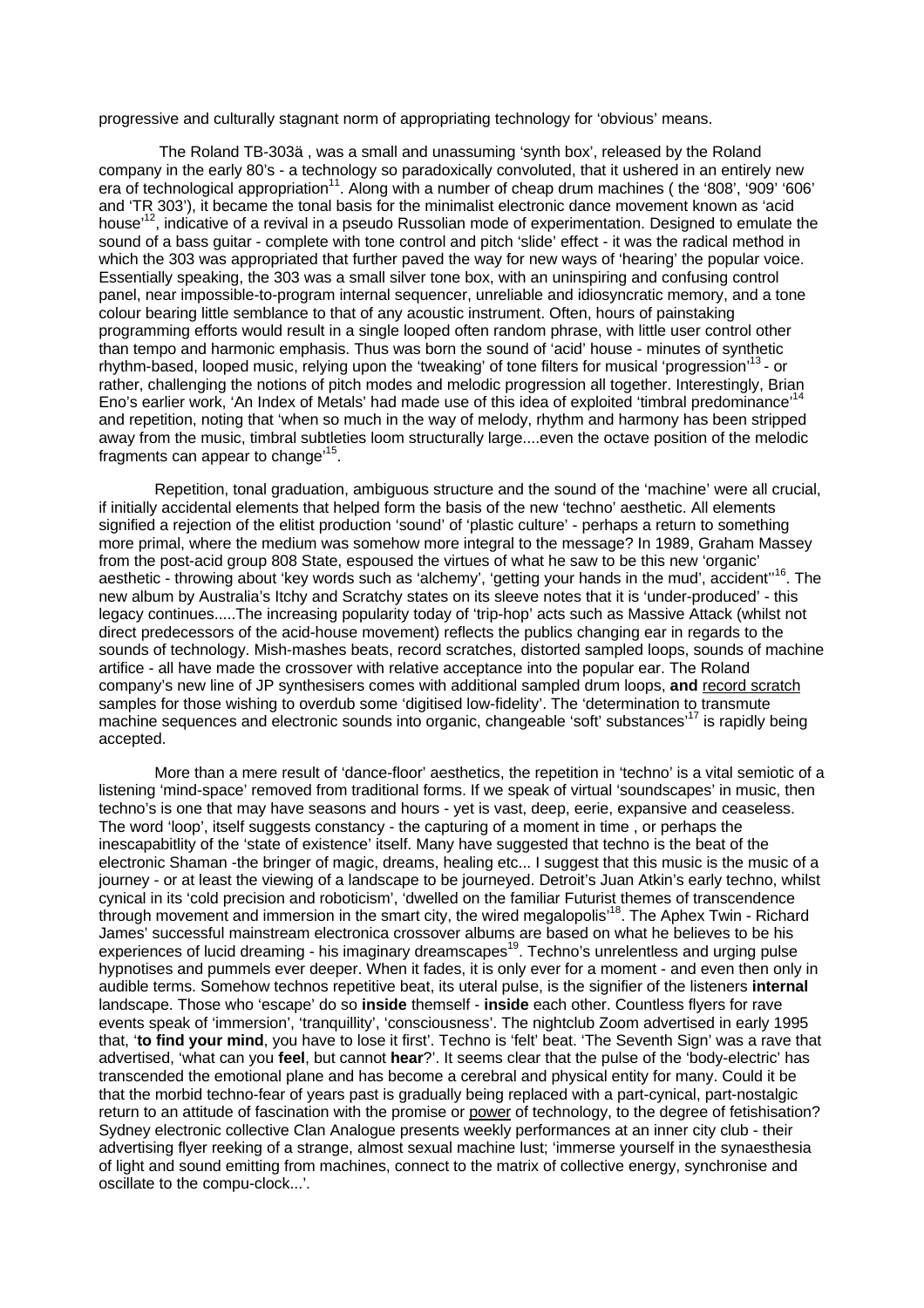If the voices of technology are becoming the new voices of popular culture - hoarse, stripped and all, then the larynx of these new voices remains the loudspeaker. Acid house / techno was made not only to be played through a loudspeaker, but to be listened to **loud**. Its roots lay on the disco floors, graduating to the thunderous warehouse-floored rave-scape. The Aphex Twin, Richard James' only 'reason for playing live, which he no longer relishes', 'is to hear his music **loud**'. Upon sound-checking, 'he locates the resonant frequencies in the room in order to ripple the floor with sub-bass and shatter the glass with high pitches<sup>'20</sup>. Within the electronic movement, the loudspeaker is the voice of power - for traditional music mediums, it seems to remain primarily a source of transmission. Whatever the case, Eimert saw that the loudspeaker had 'almost imperceptibly revolutionised our way of hearing'<sup>21</sup> - here is the almost physical manifestation of the power to '**move**'; in many senses. The dub, triphop and jungle movements all rely heavily upon exploitation of specialist 'sound systems' to achieve the full physical effect of their music - movements quite markedly utilising the system of reproduction as a system of **instrumentation** itself. A Massive Attack lyric speaks of the 'AK rig' going 'boom, boom' - one of the pleasures of listening to live jungle is feeling the cavernous sub-bass drones rumbling and shaking the bass bins...Whilst we may scoff at the mainstream euro-dance cry of 'can you feel it (baby)', and countless similar gesticulations, such seemingly banal statements reflect again a major shift in the listening aesthetic of the decade. What is it that we are being called to 'feel'? Not the chord, the melody, the terraced dynamic or recapitulation - but the pulse, the ambience, the cycle , the metaphysical 'vibe'......

Whilst it would be self indulgent and foolish to suggest that electronic music and aesthetics are, somehow, the final chapters in the musical / spiritual evolution of the late twentieth century, their rise in popularity and historical development continue to signify major changes in the ways we listen to and appreciate music. If nothing else, the birth of the acid house movement reflects an era when an obsession with the technology of representative reproduction began, in certain groups, to be replaced in part with a freshness in sonic perspective - a return to the appreciation of 'sounds' as individual entities, unrelated to directly representational mediums. Partly due to bleak social realities, partly reactionary, and possibly largely coincidental, the unexpected appropriation the synthesiser and drum machine spawened the birth of 'acid house' and 'techno', as it later became widely known. Repetition, timbre graduations, polyrhythmic cycles and incidental tonal modes replaced traditional harmonic structures, and most importantly, placed the 'beat' as central to compositions. Techno is at once both music of the body, and music of the electronic body - in this respect, still seen by many as somehow 'primitive' and nonprogressive; yet if we speak in terms of 'sound', the legacy of this electronic form cannot be overlooked. Technology, once dry, representative and distinctly 'hard', is at last becoming absorbed, appropriated, manipulated, exploited and exposed. As the electronic voice becomes stripped back to its naked and unashamedly idiosyncratic and unique self, it becomes freshly 'malleable' and 'organic'- the 'humanness' of technology-music is perhaps less idealised digital control and representation, and more of the imperfect, the random, the hands-on and the unpredictable. These elements form a cerebral sound-scape and space that are constantly unpredictable and evolving - voices of power and imagination that surely cannot be ignored.

## **REFERENCES**

Apollonio, U. **Futurist Manifestos** Theme and Hudson, 1973

Chambers, I. **Urban Rhythms - Pop Music and Popular Culture** Macmillan Education Ltd. 1995

Cheesman, P. **The History of House** Published at internet site 'http://www.x-rave@uiuc.edu', 1996

Corbett, J. **Sounding Off - from John Cage to Dr. Funkenstein** Duke University Press, Durham / London, 1994

Judd, F.C. **Electronic Music and Musique Concrete** London: Neville Spearman, 1961

Meyer, L.B. **Music, the Arts and Ideas: patterns and predictions in twentieth century culture** Chicago: University of Chicago Press, 1967

Mitchell, T. Jacka, E. (ed) **Continental Shift - Globalisation and Culture** 1992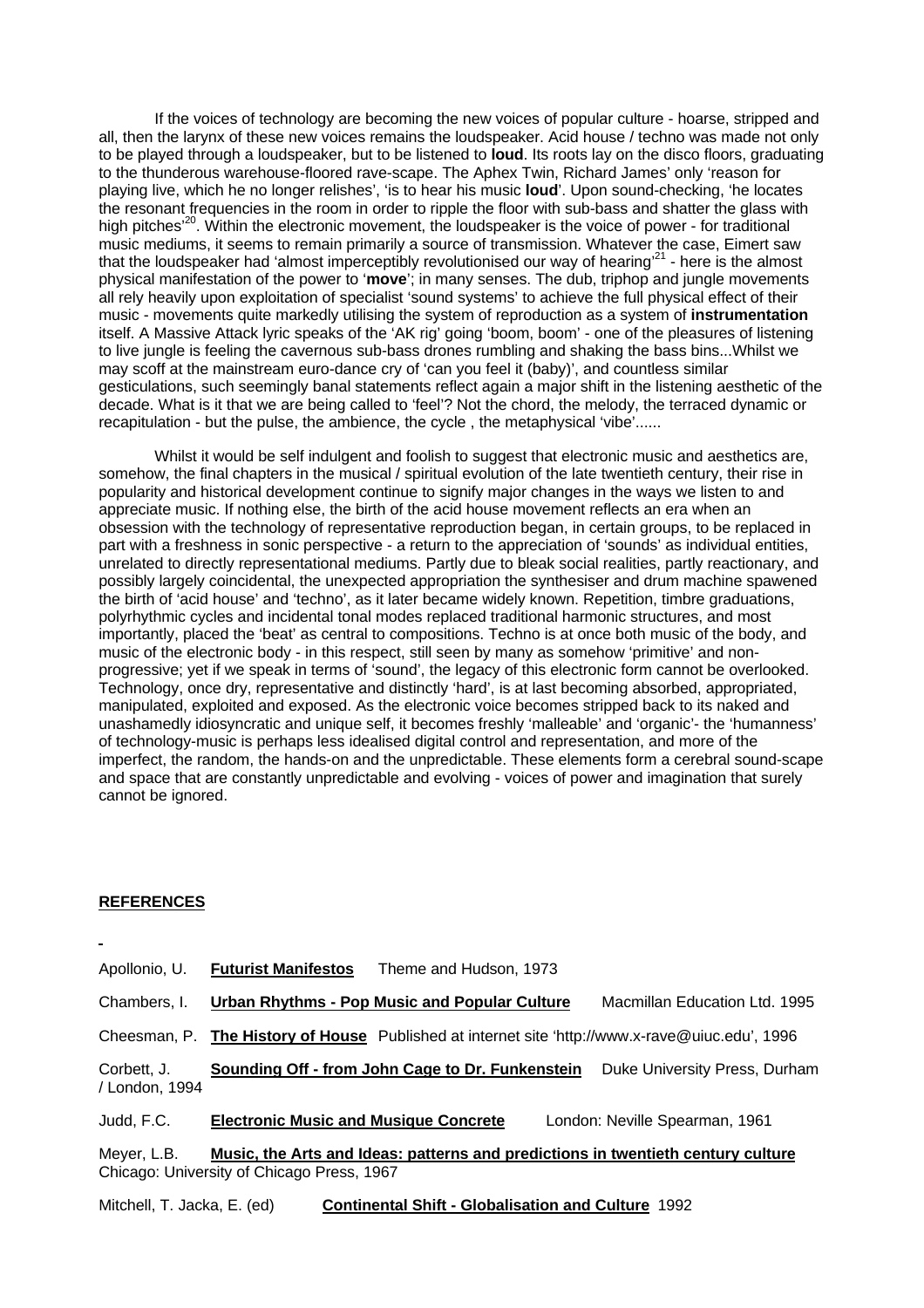Reike, D. Helms, H.G. (trans) **Volume 1, Electronic Music** English Edition 1958

Russolo, L. The Art of Noises Direzione del Movimento Futurista, Milan 1913

Tamm, E. **Brian Eno, His Music and the Vertical Colour of Sound** Faber and Faber, Boston and London, 1989

**The TB-303 Homepage** Published at internet site 'http:// www.informaniac.ch/~ trz/TB-303/tb303.htm' 1996

Toop, M. **Ocean of Sound - Aether talk, Ambient sound and Imaginary Worlds** Serpents Tail, 1995

## **FOOTNOTES**

<sup>1</sup>Mitchell, p119

 $2$ Meyer, p159

 $3$ Meyer, p157

<sup>4</sup>Reike, p1

<sup>5</sup>Apollonio, p26

<sup>6</sup>Russolo

<sup>7</sup>Apollonio, p27

8 " " "

<sup>9</sup>Russolo

<sup>10</sup>Chambers, p199

<sup>11</sup>The TB-303 Homepage

<sup>12</sup>Corbett, p35

13Cheesman, p5

 $14$ Tamm, p135

 $15$   $\mu$   $\mu$ 

 $16$ Toop, p214

 $17<sub>11</sub>$  w

<sup>18</sup>Toop, p215

 $19$ Toop, p210

 $20$ Toop, p211

<sup>21</sup>Reike, p11